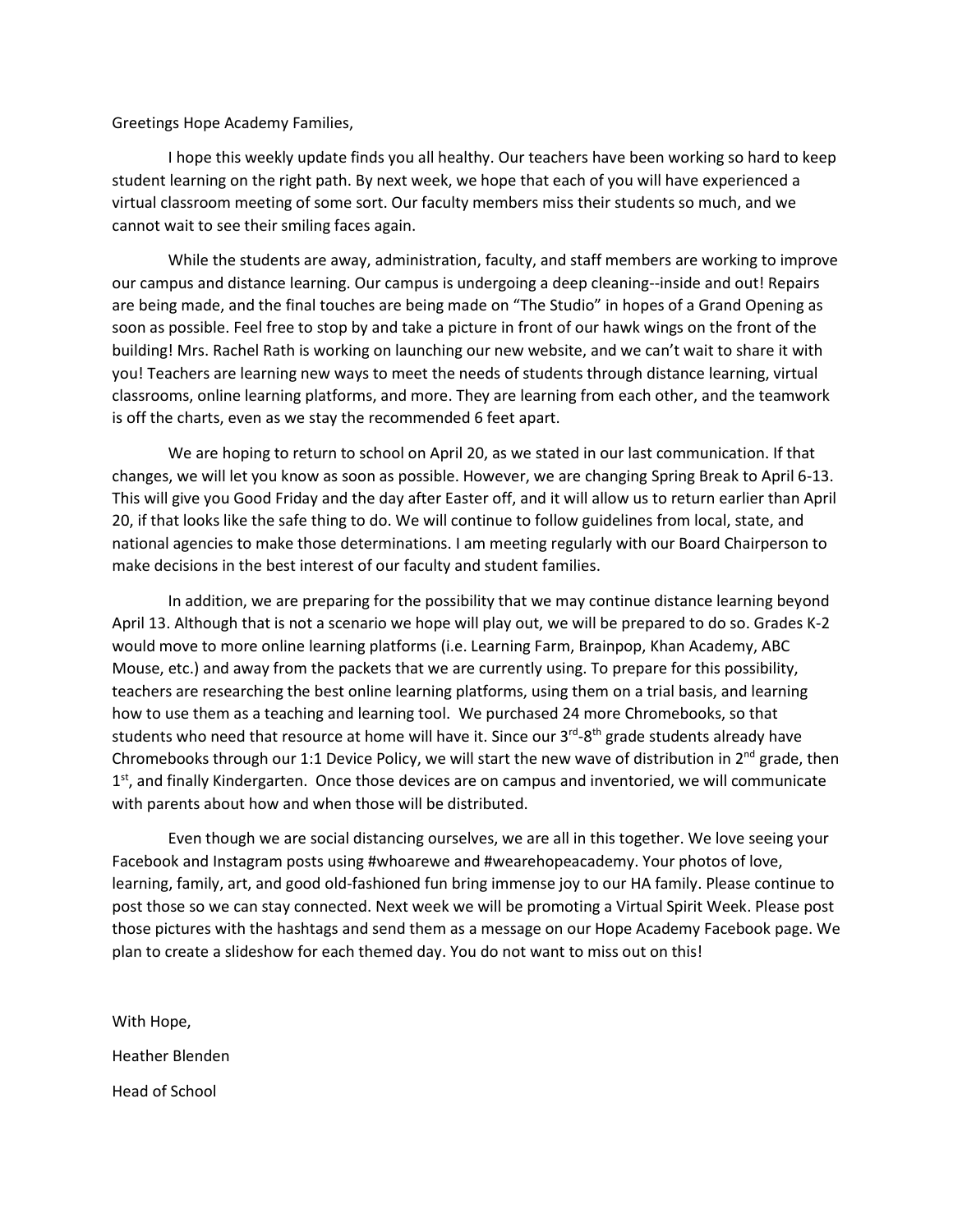## Additional Information

Here is an example of a Distance Learning Schedule. This is only a recommendation; you should adjust the schedule to fit your family's needs. Be sure to give yourself and your child(ren) a break anytime you need to do so. Emotional health is just as important to maintain during times like these, especially for children's sake.

| <b>Before</b><br>9:00am | Morning<br>Routine       | Eat breakfast, make your bed, get dressed, brush<br>your teeth.     |
|-------------------------|--------------------------|---------------------------------------------------------------------|
| $9:00-$<br>10:00am      | <b>Outside Play</b>      | Play outside before it gets too hot! Have a snack<br>afterward.     |
| $10:00 -$<br>11:00am    | Academic<br>time         | Tackle your hardest subject early in the day.                       |
| 11:00-<br>11:30am       | <b>Brain Break</b>       | Do something creative- art, build with legos, cook,<br>crafts!      |
| $11:30-$<br>12:00pm     | Academic<br>time         | Choose one academic task that you can complete in 30<br>minutes.    |
| $12:00 -$<br>12:30pm    | Lunch time               | Have a healthy lunch outside.                                       |
| $12:30-$<br>1:30pm      | Academic<br>time         | Tackle your easier subject at this time.                            |
| $1:30-2:00$ pm          | <b>Brain Break</b>       | Play a board or card game.                                          |
| $2:00-3:00$ pm          | Academic<br>time         | Read a book and complete any work that you have not<br>tackled yet. |
|                         | 3:00-4:00pm Screen time  | Kids- I know you've been waiting for this all day!                  |
|                         | 4:00-6:00pm Outside Play | It's starting to cool off outside! Go for a walk, ride a<br>bike!   |
| 6:00-6:30pm Dinner      |                          | No electronics at the table! Share the best part of<br>your day.    |
| $6:30-8:00$ pm          | Evening<br>Routine       | Chores, baths, movie time! What works best for your<br>family?      |
| 8:00-8:15pm             | <b>Bedtime</b>           | Adjust this for age appropriateness.                                |